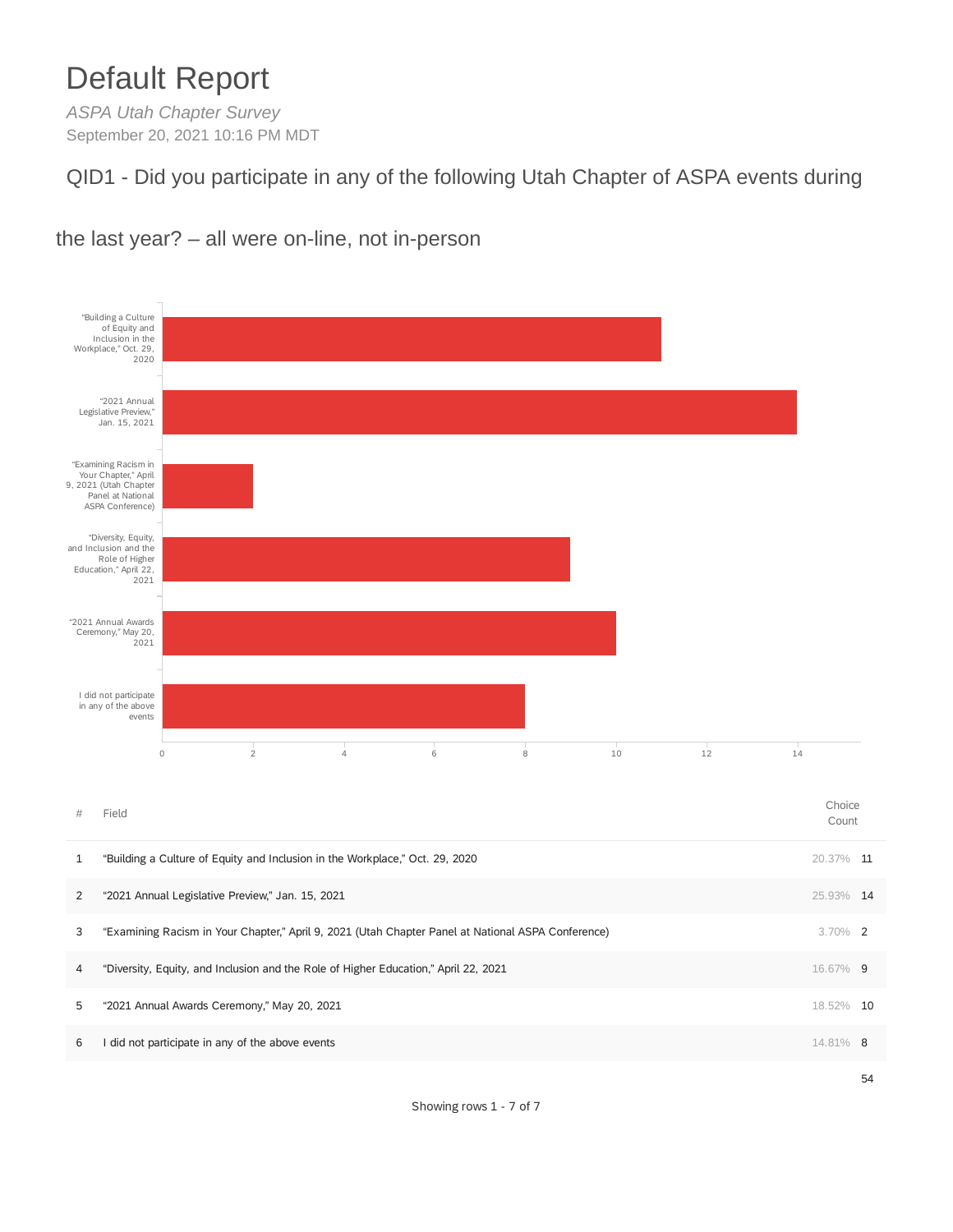Q2 - Please rate your experience with the previous events hosted by the Utah Chapter of



ASPA.

| #              | Field                              | Choice<br>Count |    |
|----------------|------------------------------------|-----------------|----|
| $\mathbf{1}$   | Extremely dissatisfied             | $0.00\%$ 0      |    |
| 2              | Somewhat dissatisfied              | $0.00\%$ 0      |    |
| 3              | Neither satisfied nor dissatisfied | $0.00\%$ 0      |    |
| $\overline{4}$ | Somewhat satisfied                 | 33.33% 6        |    |
| 5              | Extremely satisfied                | 66.67% 12       |    |
|                |                                    |                 | 18 |

Showing rows 1 - 6 of 6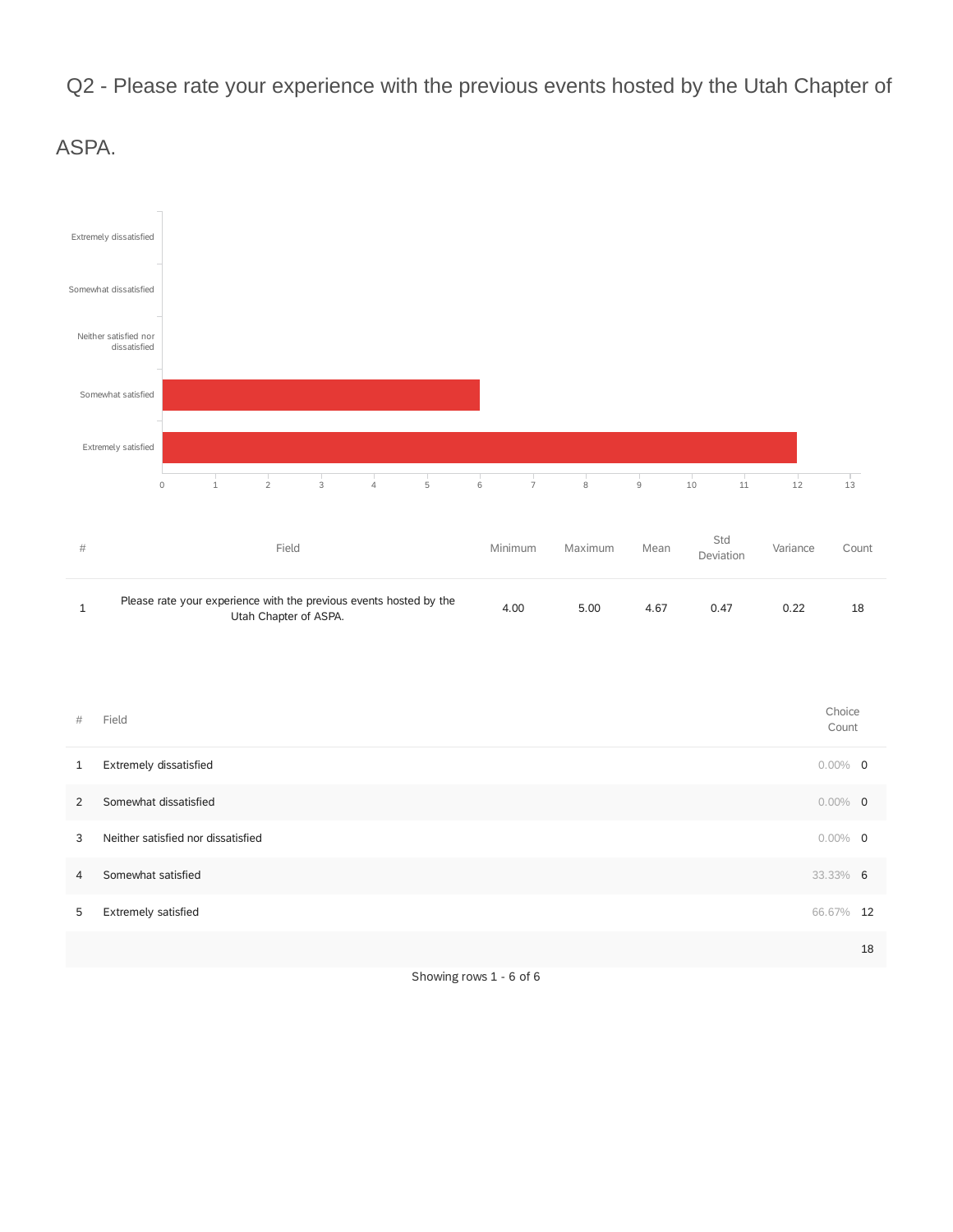Q3 - The following ideas have been proposed for program topics this coming year.

Please rank the following topics in order of your preference. (To rank, drag and drop the statements according to your most preferred at the top and least preferred at the bottom)



- **Thinking Regionally, Acting Locally: Addressing Large Scale Transportation...**
- $\blacksquare$  "Homelessness in Utah Where Are We, and Where Are We Going?"
- **T** "Public Administration in Utah in the Post-Pandemic Environment. How and wh...
- The Future of Utah's Protected Public Lands vs Land and Resource Developme...
- "How Functional Is the Utah Board of Pardons and Parole?" ٦
- **Justice, Equity, Diversity & Inclusion topics. For example, "How to Start t...**
- "Utah's Water Policy: How do we continue to grow our population and economy...
- "Affordable Housing in Utah: Is it possible to achieve in urban and rural a...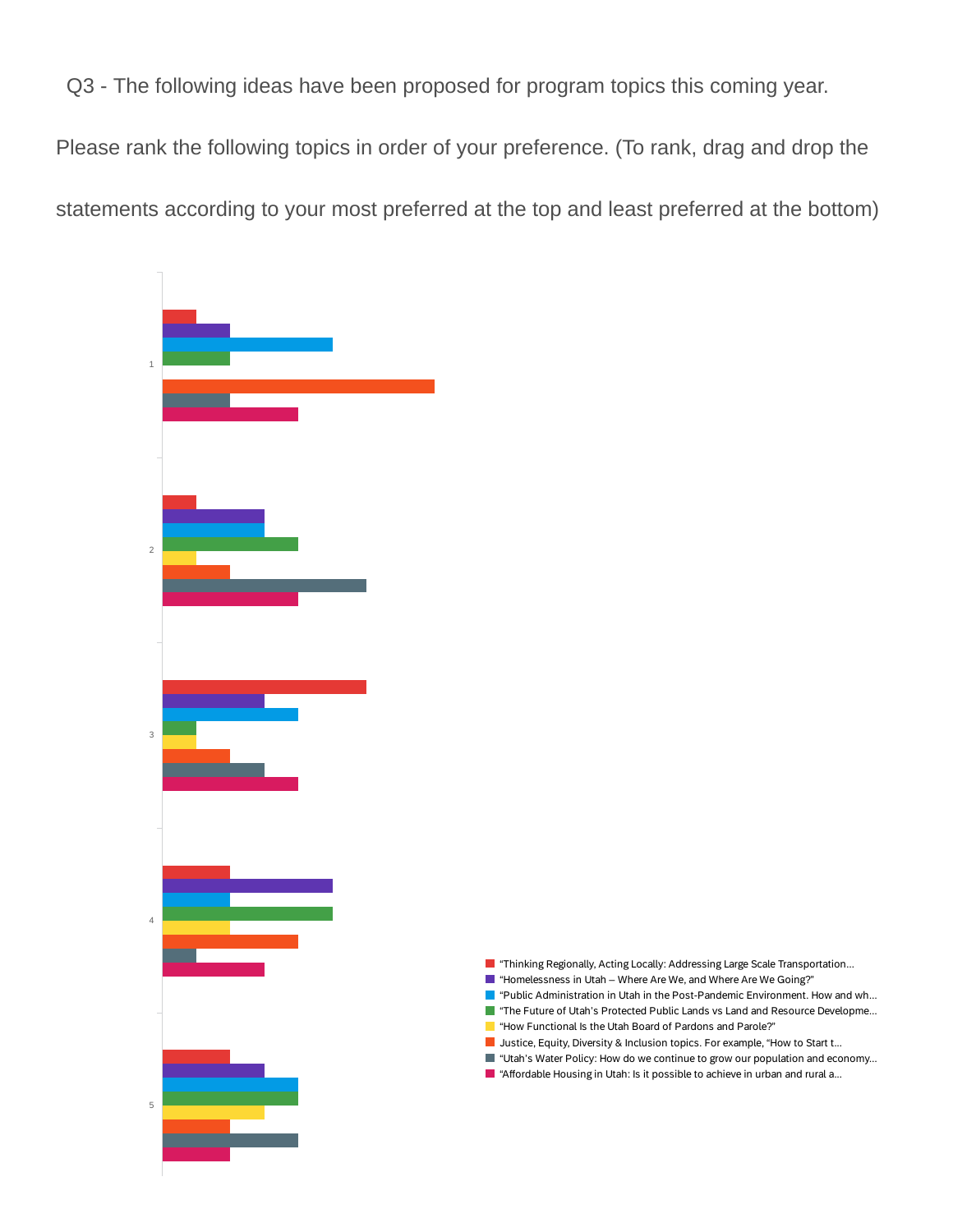

| #              | Field                                                                                                                                                                                     | Minimum | Maximum | Mean | Std<br>Deviation | Variance | Count |
|----------------|-------------------------------------------------------------------------------------------------------------------------------------------------------------------------------------------|---------|---------|------|------------------|----------|-------|
| $\mathbf{1}$   | "Thinking Regionally, Acting Locally: Addressing Large Scale<br>Transportation and Development Needs while Maintaining Local<br>Government Control at the Point of the Mountain"          | 1.00    | 8.00    | 5.13 | 2.09             | 4.36     | 24    |
| $\overline{2}$ | "Homelessness in Utah – Where Are We, and Where Are We Going?"                                                                                                                            | 1.00    | 7.00    | 4.33 | 1.89             | 3.56     | 24    |
| 3              | "Public Administration in Utah in the Post-Pandemic Environment<br>How and why will government and nonprofit work differ as the<br>pandemic recedes?"                                     | 1.00    | 8.00    | 4.00 | 2.42             | 5.83     | 24    |
| 4              | "The Future of Utah's Protected Public Lands vs Land and Resource<br>Development: Appropriate roles for local, regional, tribal, state, and<br>national entities and interests."          | 1.00    | 8.00    | 4.46 | 2.06             | 4.25     | 24    |
| 5              | "How Functional Is the Utah Board of Pardons and Parole?"                                                                                                                                 | 2.00    | 8.00    | 6.21 | 1.66             | 2.75     | 24    |
| 6              | Justice, Equity, Diversity & Inclusion topics. For example, "How to<br>Start the Difficult Conversation at Work," or "Building a Culture of<br>Equity and Inclusion in the Workplace II." | 1.00    | 8.00    | 3.75 | 2.63             | 6.94     | 24    |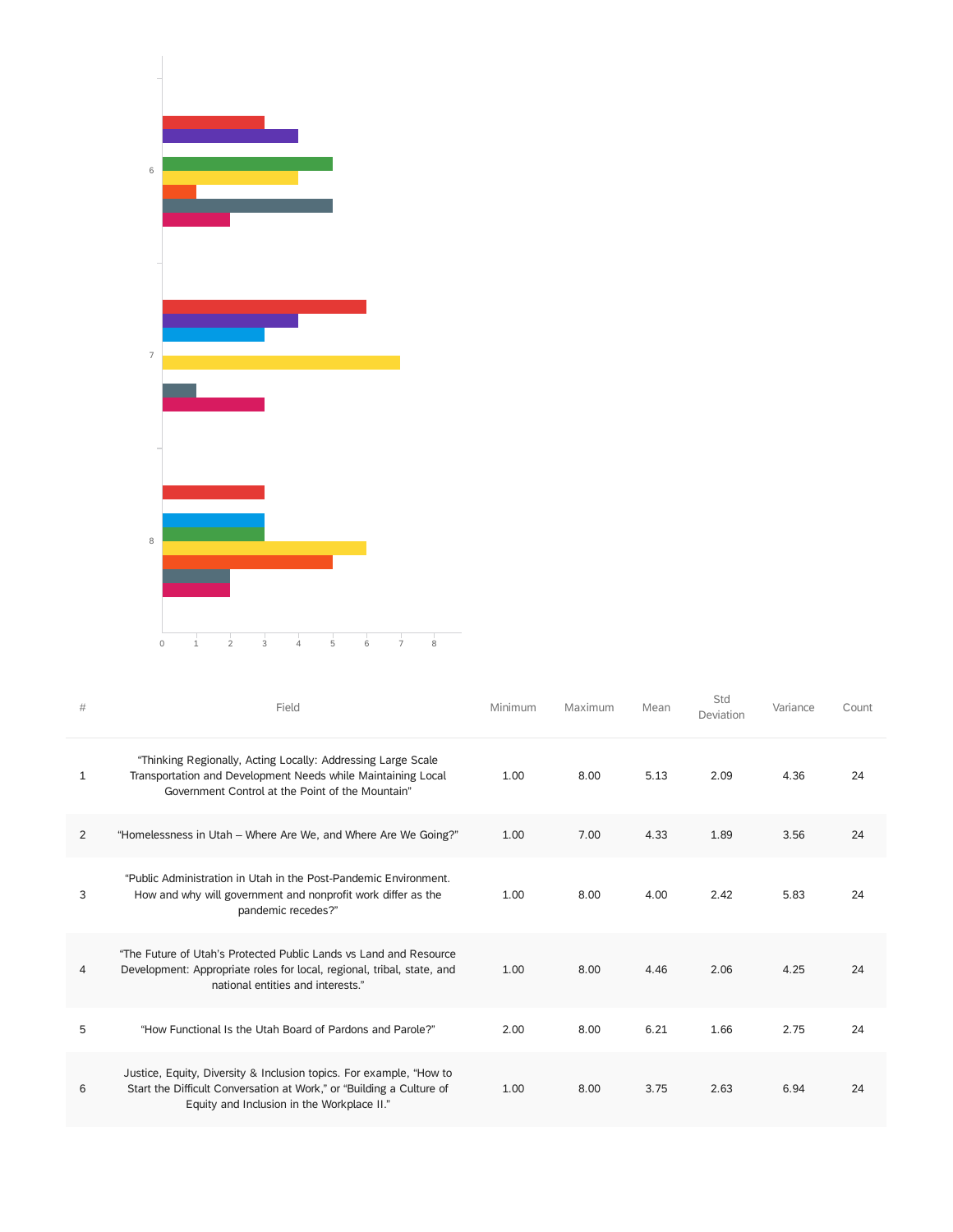| #              |                                                                                                                                                                                                             | Field                                     |                |            | Minimum        | Maximum    | Mean | Std<br>Deviation | Variance   | Count  |
|----------------|-------------------------------------------------------------------------------------------------------------------------------------------------------------------------------------------------------------|-------------------------------------------|----------------|------------|----------------|------------|------|------------------|------------|--------|
| 7              | "Utah's Water Policy: How do we continue to grow our population and                                                                                                                                         | economy with our shrinking water supply?" |                |            | 1.00           | 8.00       | 4.17 | 2.13             | 4.56       | 24     |
| 8              | "Affordable Housing in Utah: Is it possible to achieve in urban and                                                                                                                                         | rural areas?"                             |                |            | 1.00           | 8.00       | 3.96 | 2.28             | 5.21       | 24     |
|                |                                                                                                                                                                                                             |                                           |                |            |                |            |      |                  |            |        |
| $\#$           | Field                                                                                                                                                                                                       | $\mathbf 1$                               | $\overline{2}$ | 3          | $\overline{4}$ | 5          |      | 6                | 7          | 8      |
| $\mathbf{1}$   | "Thinking Regionally,<br>Acting Locally:<br>Addressing Large<br>Scale Transportation<br>and Development<br>Needs while<br>Maintaining Local<br>Government Control<br>at the Point of the<br>Mountain"       | $4.17\%$ 1                                | 4.17% 1        | 25.00% 6   | 8.33% 2        | $8.33\%$ 2 |      | 12.50% 3         | 25.00% 6   | 12.50% |
| $\overline{2}$ | "Homelessness in<br>Utah - Where Are<br>We, and Where Are<br>We Going?"                                                                                                                                     | $8.33\%$ 2                                | 12.50% 3       | 12.50% 3   | 20.83% 5       | 12.50% 3   |      | 16.67% 4         | 16.67% 4   | 0.00%  |
| 3              | "Public Administration<br>in Utah in the Post-<br>Pandemic<br>Environment. How<br>and why will<br>government and<br>nonprofit work differ<br>as the pandemic<br>recedes?"                                   | 20.83% 5                                  | 12.50% 3       | 16.67% 4   | $8.33\%$ 2     | 16.67% 4   |      | $0.00\%$ 0       | 12.50% 3   | 12.50% |
| 4              | "The Future of Utah's<br><b>Protected Public</b><br>Lands vs Land and<br>Resource<br>Development:<br>Appropriate roles for<br>local, regional, tribal,<br>state, and national<br>entities and interests."   | 8.33% 2                                   | 16.67% 4       | $4.17\%$ 1 | 20.83% 5       | 16.67% 4   |      | 20.83% 5         | $0.00\%$ 0 | 12.50% |
| 5              | "How Functional Is<br>the Utah Board of<br>Pardons and Parole?"                                                                                                                                             | $0.00\%$ 0                                | $4.17\%$ 1     | $4.17\%$ 1 | $8.33\%$ 2     | 12.50% 3   |      | 16.67% 4         | 29.17% 7   | 25.00% |
| 6              | Justice, Equity,<br>Diversity & Inclusion<br>topics. For example,<br>"How to Start the<br>Difficult Conversation<br>at Work," or "Building<br>a Culture of Equity<br>and Inclusion in the<br>Workplace II." | 33.33% 8                                  | 8.33% 2        | 8.33% 2    | 16.67% 4       | $8.33\%$ 2 |      | $4.17\%$ 1       | $0.00\%$ 0 | 20.83% |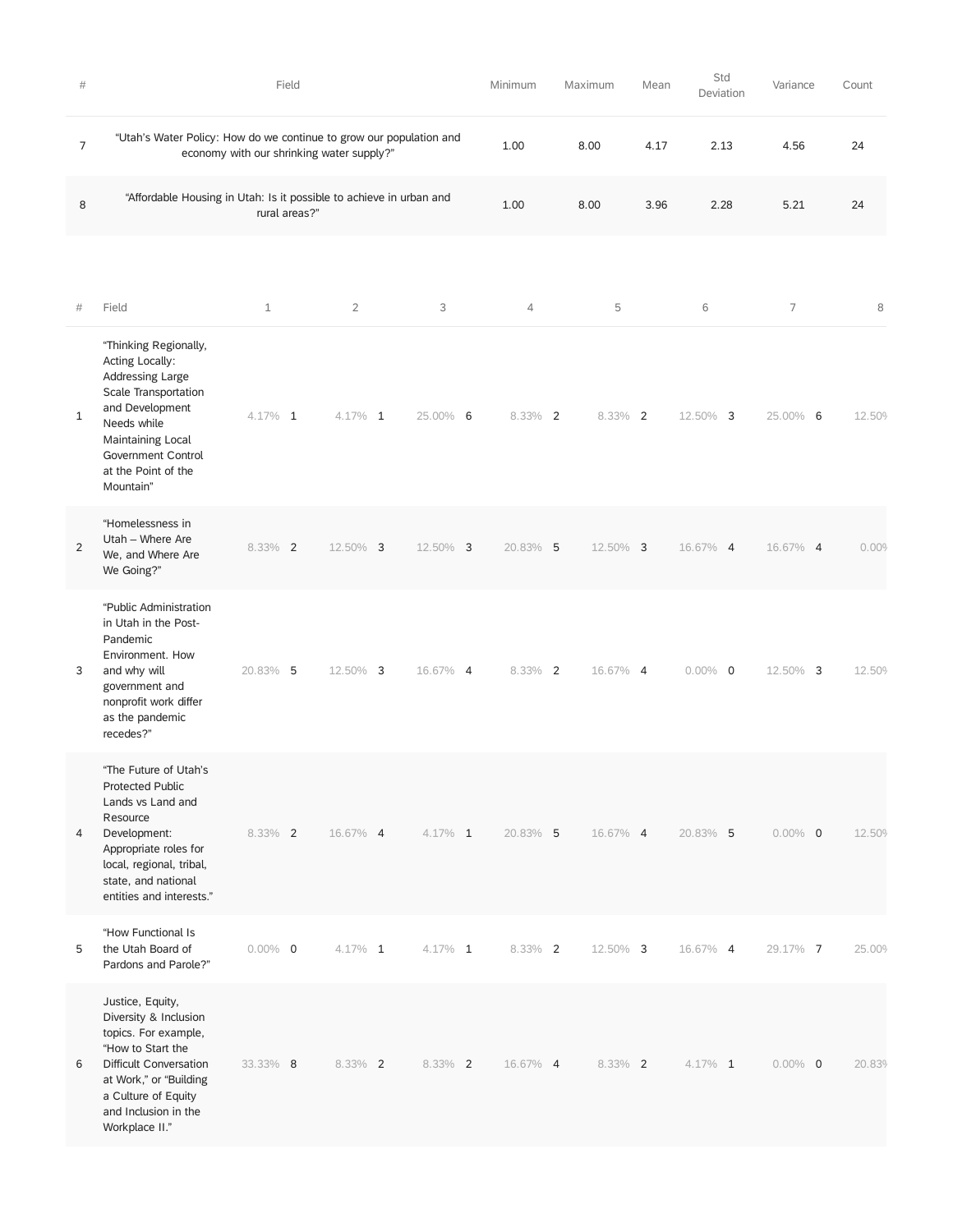| #              | Field                                                                                                                           | $\overline{ }$<br>┸     | $\overline{2}$ | 3                                                | $\overline{4}$ | 5        | 6          | 7          | 8     |
|----------------|---------------------------------------------------------------------------------------------------------------------------------|-------------------------|----------------|--------------------------------------------------|----------------|----------|------------|------------|-------|
| $\overline{7}$ | "Utah's Water Policy:<br>How do we continue<br>to grow our<br>population and<br>economy with our<br>shrinking water<br>supply?" | 8.33%<br>$\overline{2}$ | 25.00% 6       | 12.50% 3                                         | $4.17\%$ 1     | 16.67% 4 | 20.83% 5   | 4.17%<br>1 | 8.339 |
| 8              | "Affordable Housing in<br>Utah: Is it possible to<br>achieve in urban and<br>rural areas?"                                      | 16.67% 4                | 16.67% 4       | 16.67% 4                                         | 12.50% 3       | 8.33% 2  | $8.33\%$ 2 | 12.50% 3   | 8.339 |
|                |                                                                                                                                 |                         |                | $\sim$ $\sim$ $\sim$ $\sim$ $\sim$ $\sim$ $\sim$ |                |          |            |            |       |

Showing rows 1 - 8 of 8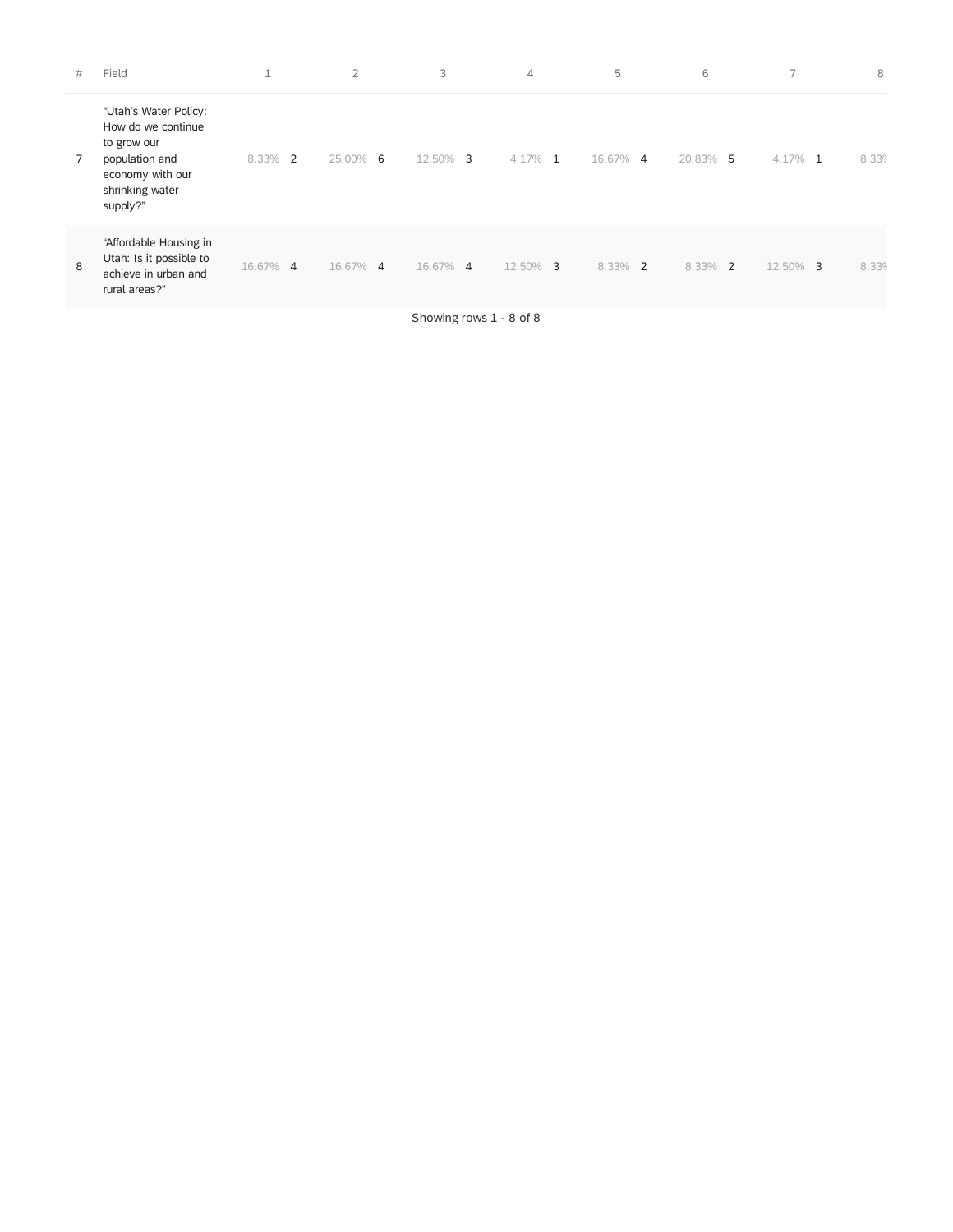Q4 - Are there other topics you would like to see addressed in a program this year?

WIDGET\_ERROR.MISCONFIGURED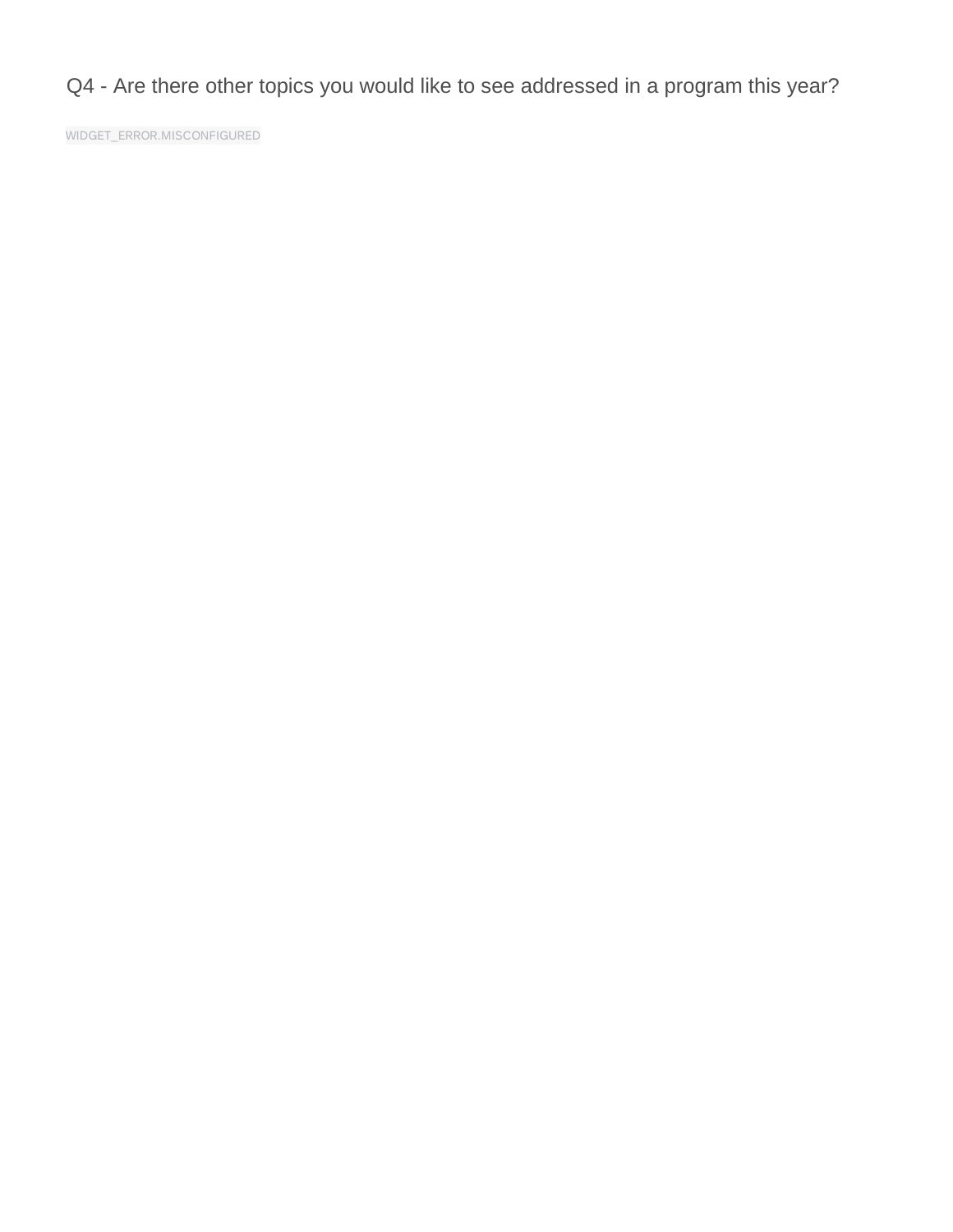

## Q5 - Overall, how satisfied are you with your membership in the ASPA Utah Chapter?

Showing rows 1 - 6 of 6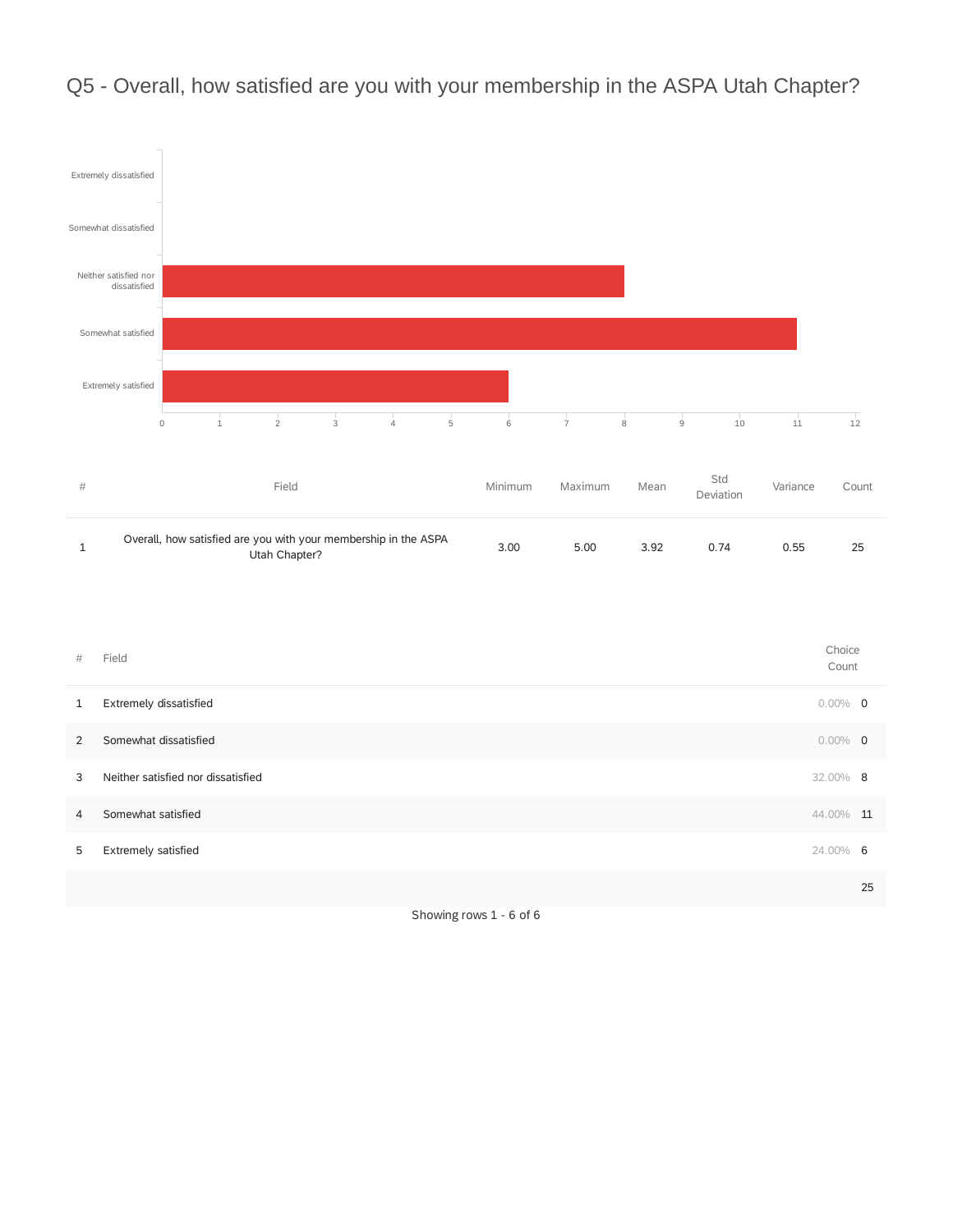### Q6 - Please explain your response.

Please explain your response.

I miss in person events, but understand the circumstances.

I enjoy writing national columns for PA Times. And I enjoy pre-legislative info forums.

It's great to be part of an organization of people all committed to the public good. We still have work to do to figure out how to be engaging with membership.

I have not been very involved to lean one way or another. But would like to be more involved moving forward.

I still don't see in fact a benefit or difference being part

I'd like to see more in-person events and casual networking.

Would like more social/networking opportunities. It would be great to be in person again once the pandemic allows.

I believe the chapter has done a good job of navigating the pandemic. I wish the board the best.

ASPA is a great organization. It should continue to push for social change. As it does so, it needs to pursue balances approaches. For instance, many individuals and organizations attacked the police after the George Floyd incident. They even called for defunding. Now we are seeing crime rise, police quit, and the cost of policing rise as a result. All of this hurts minority communities the most. So, holistic solutions need to be sought not one sided approaches based on what is popular at any given time.

I work with more nonprofit orgs and have other resources in that sector.

I have not yet been able to participate in anything.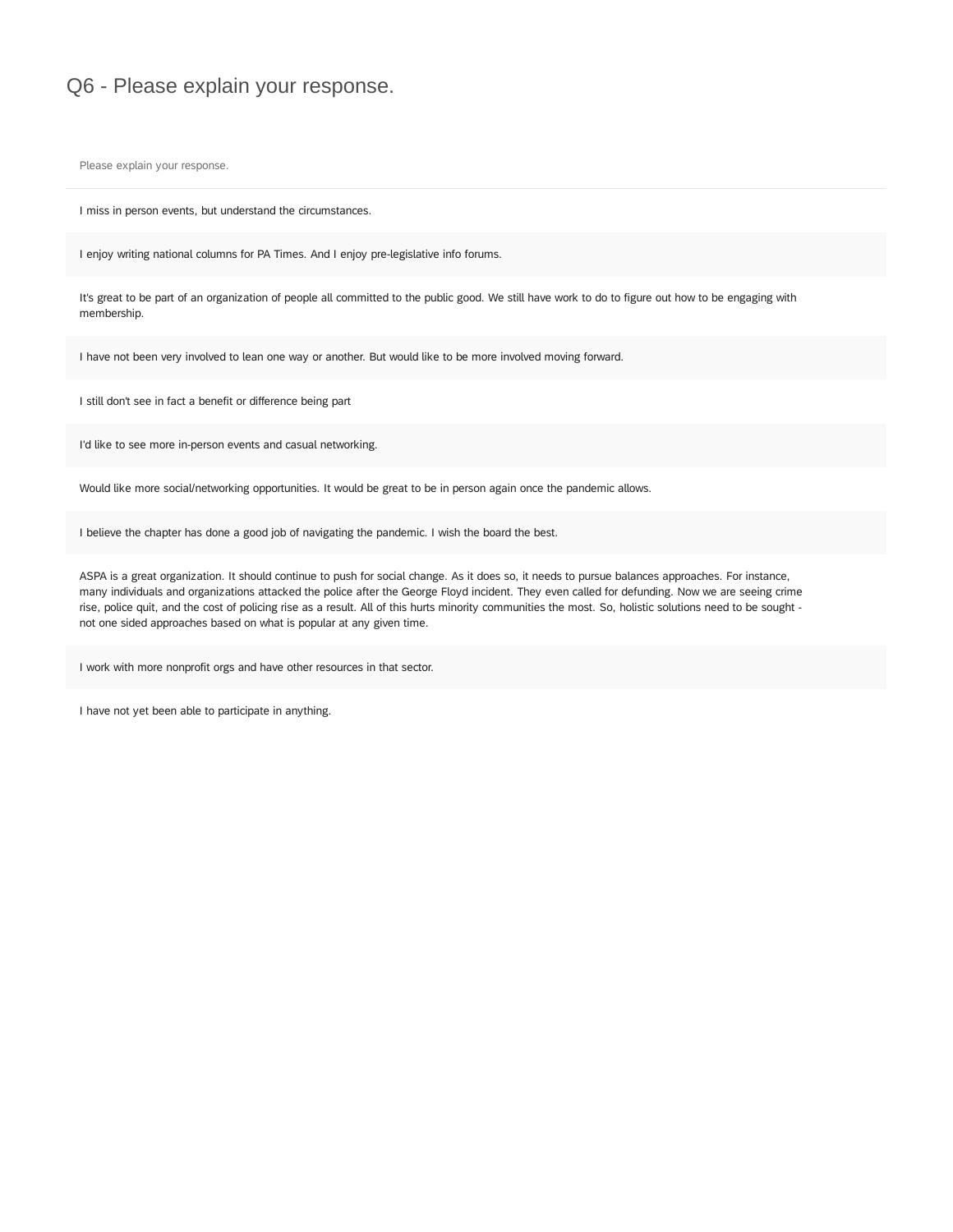



Q7\_5\_TEXT - Other (please explain)

Other (please explain)

I believe I am active enough now.

I would like to be involved, but many other commitments are making that difficult.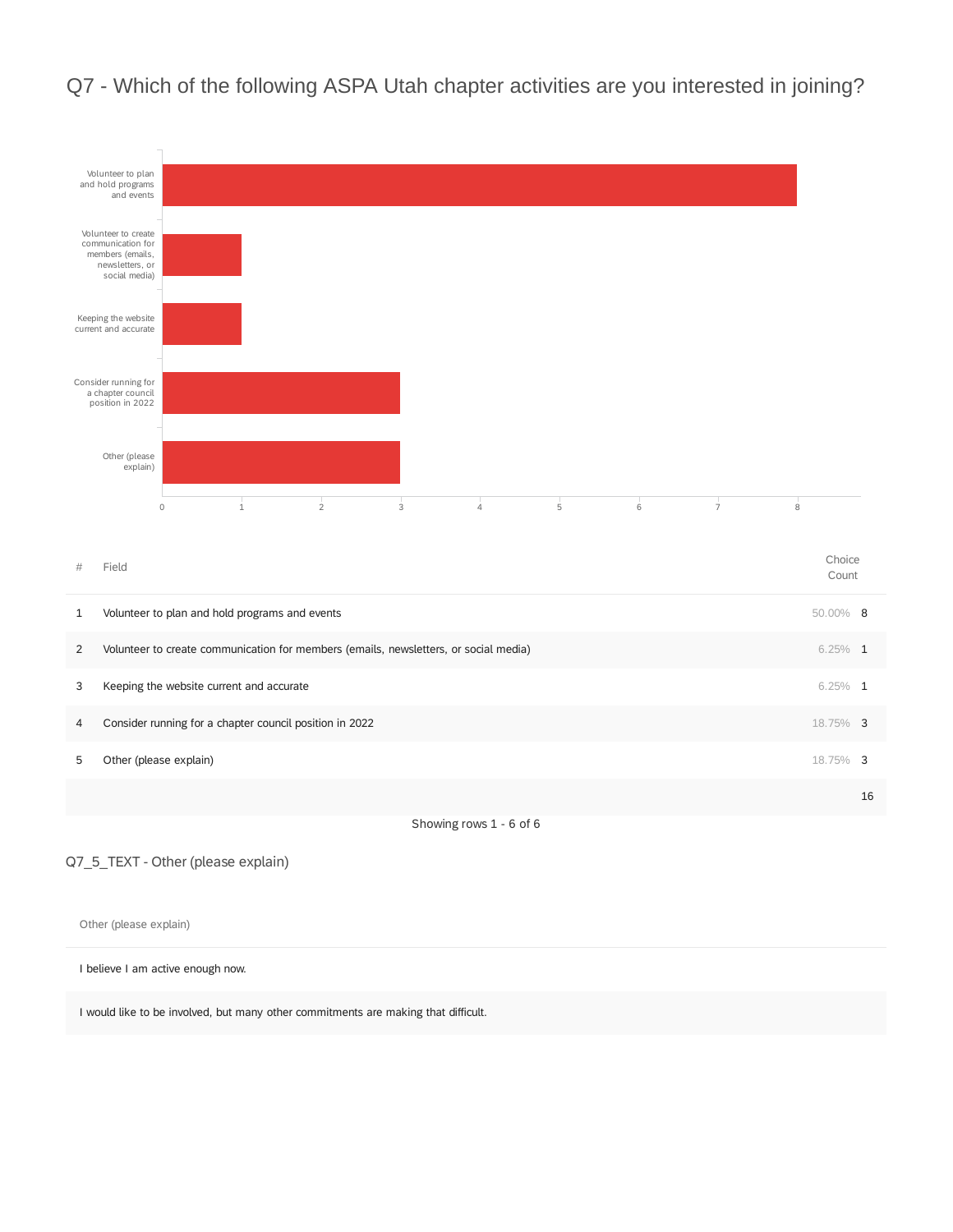Q8 - How would you like to receive current information about events from the ASPA Utah



Chapter?

Showing rows 1 - 7 of 7

Q8\_6\_TEXT - Other

Other

through SUU announcements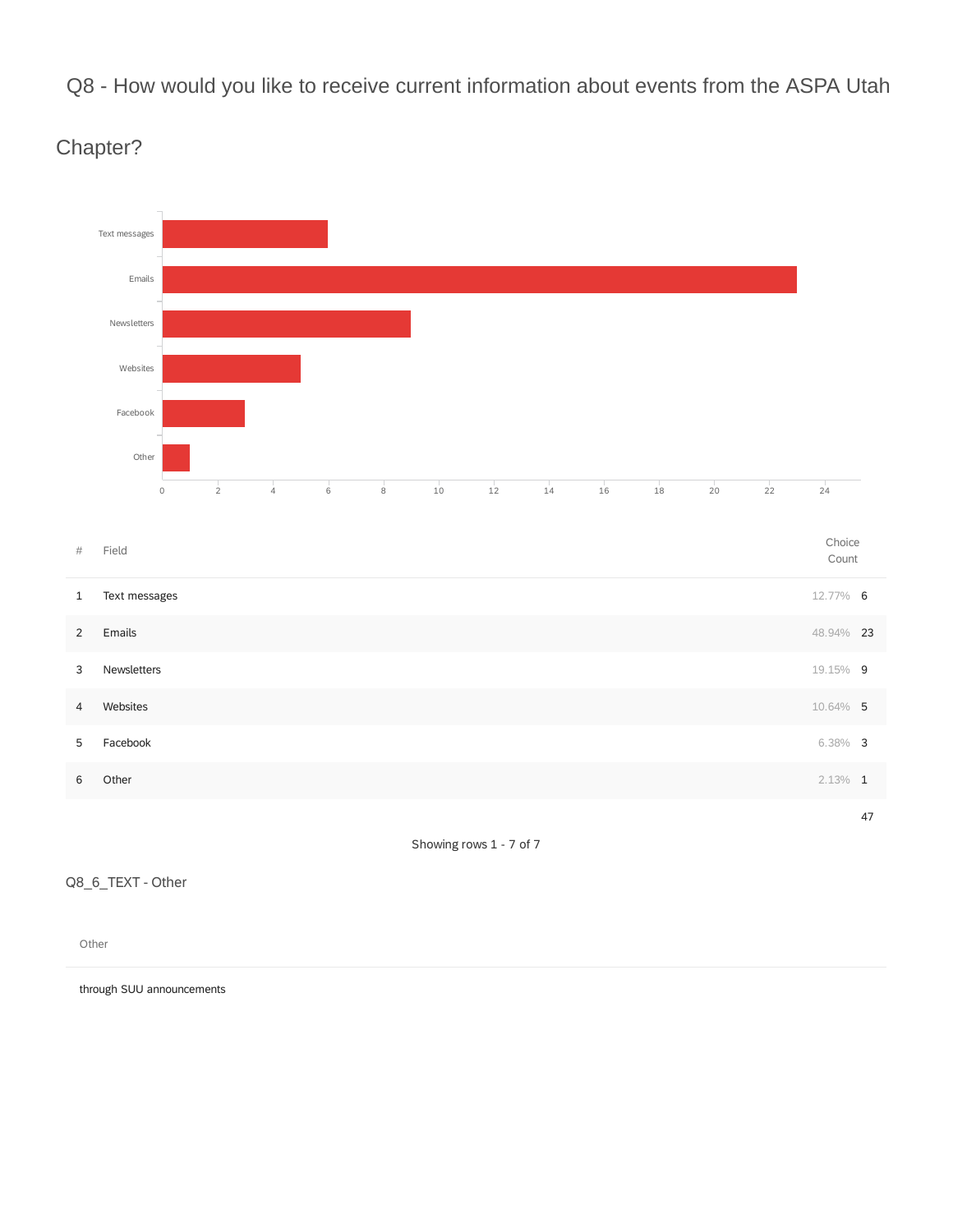## Q9 - What about the ASPA Utah Chapter has been most beneficial to you?

What about the ASPA Utah Chapter has been most beneficial to you?

Legislative insights.

The in-person meetings & networking. I also think the awards are so important as a way to recognize this field.

receiving some interesting articles/news about the field

Connections to alumni, events touching on current events.

Meeting and networking with others

The educational events, conferences and networking

The network and events.

The interaction with other public administration professionals has been very beneficial. The topics covered during the chapter events are well thought out and presented.

The sincere desire to improve public governance.

Connections with other people in the field. ASPA has really great people involved.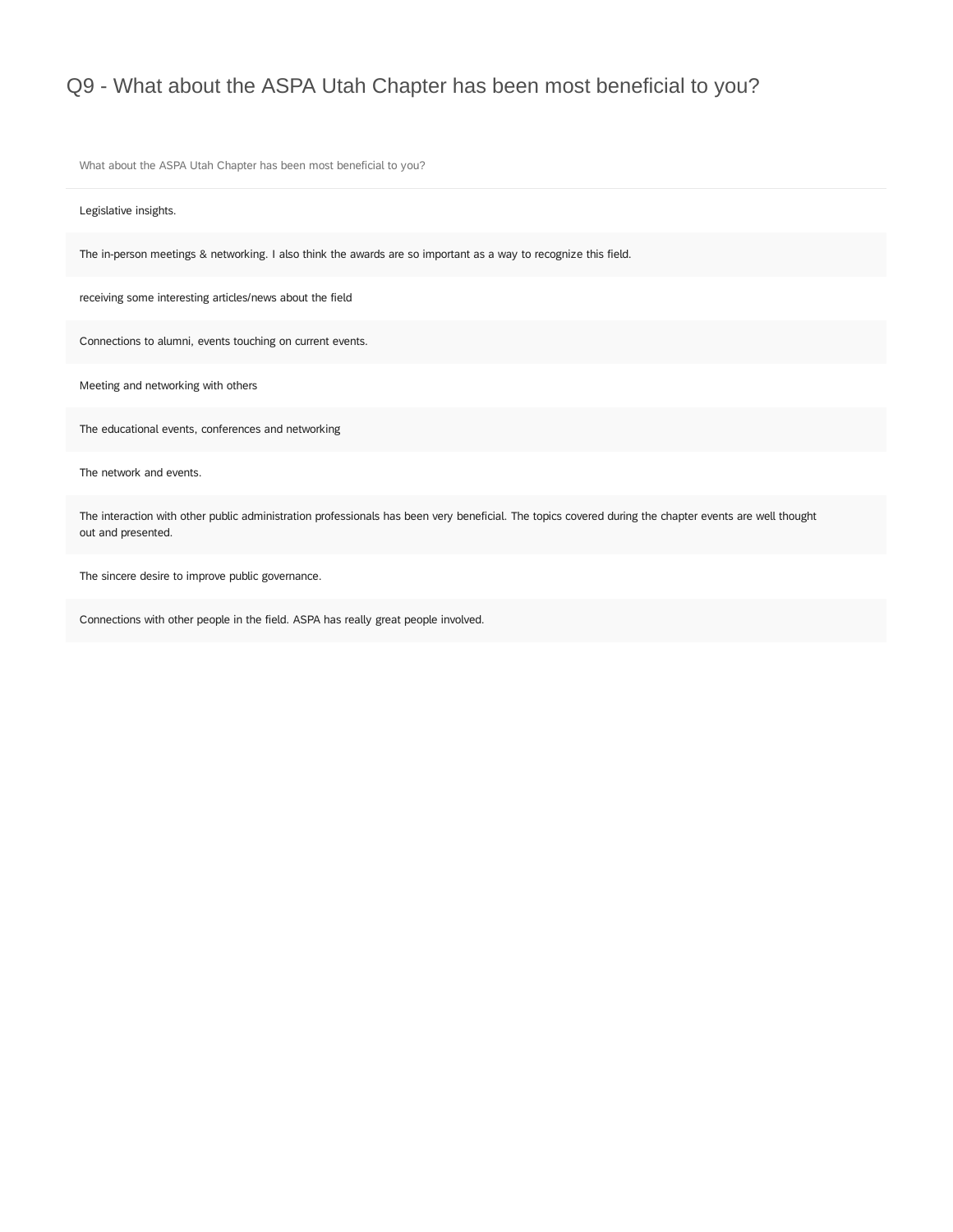## Q10 - What about the ASPA Utah Chapter has been the least beneficial to you?

What about the ASPA Utah Chapter has been the least beneficial to you?

receiving some interesting articles/news about the field in Utah

The ridiculous number of emails from the national ASPA

I can think of any.

Some members might have very strong political biases which could be problematic for others who have different views or at least want a balanced perspective of the world (recognizing truth and error in both liberal and conservative thought and parties).